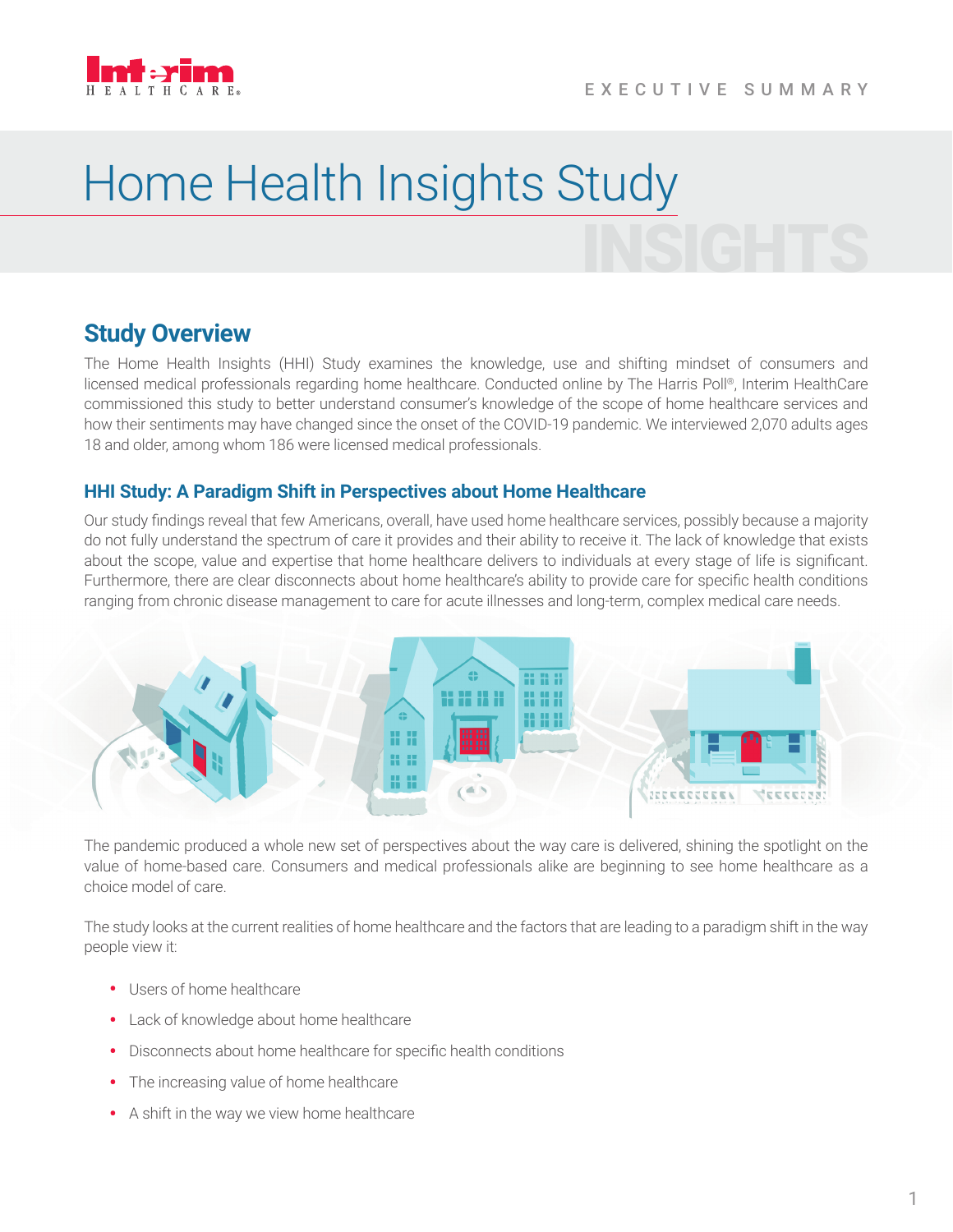

### EXECUTIVE SUMMARY

#### **Users of Home Healthcare**

While home healthcare offers a cost-effective, higher quality of care to the individuals who receive it, less than a third of Americans have ever utilized it for themselves or a loved one. Comparatively, this number more than doubles for licensed medical professionals, likely due to their insight into the knowledge and value it delivers. Even more interesting is the fact that the majority of Americans would have considered it as an alternative to hospital-based care had they known it was an option.

This suggests that the use of home healthcare is largely impacted by an individual's knowledge of the care it provides and who can receive it. Since the beginning of the pandemic, many Americans have assumed the role of an unpaid caregiver to family and friends, which likely has opened their eyes to the need that exists and the value that home healthcare provides.



**65%** healthcare as an alternative to a hospital stay of Americans would have considered home in the past if they had known it was an option.

- Only 30% of Americans have used home healthcare for themselves or a loved one, in comparison to 66% of licensed medical professionals.
- 26% of Americans have talked with a healthcare provider about home healthcare options for themselves or a loved one, versus 64% of licensed medical professionals who have done so.
- 19% of Americans have been an unpaid caregiver (i.e., provided care for a loved one who is sick or injured, or requires extra support at home) to a friend/family member at least once since the start of the COVID-19 pandemic; 48% of licensed medical professionals have done the same.

#### **Lack of Knowledge About Home Healthcare**

In the past two years, the pandemic has shifted the spotlight to home healthcare as a means to keep loved ones safe, but there is still a clear lack of knowledge about the scope of care it delivers and the eligibility of those who receive it. Often, people don't know it's an option until a physician prescribes it. Many believe home healthcare is just for seniors, and remain unaware of its ability to treat medical needs across a full continuum of care. Moreover, only a fraction of Medicare recipients 65+ realize they are entitled to these services. There are also huge misconceptions about hospice and its ability to treat a person who is not facing imminent death or the quality of life it offers patients in the comfort of home. This deficit of knowledge has likely led many to miss out on the benefits home healthcare delivers.



- Nearly one third of Americans (29%) believe home healthcare services are only intended for seniors/aging adults
- 74% of Americans believe that hospice care is brought in only when a patient has reached end-of-life stage and death is inevitable.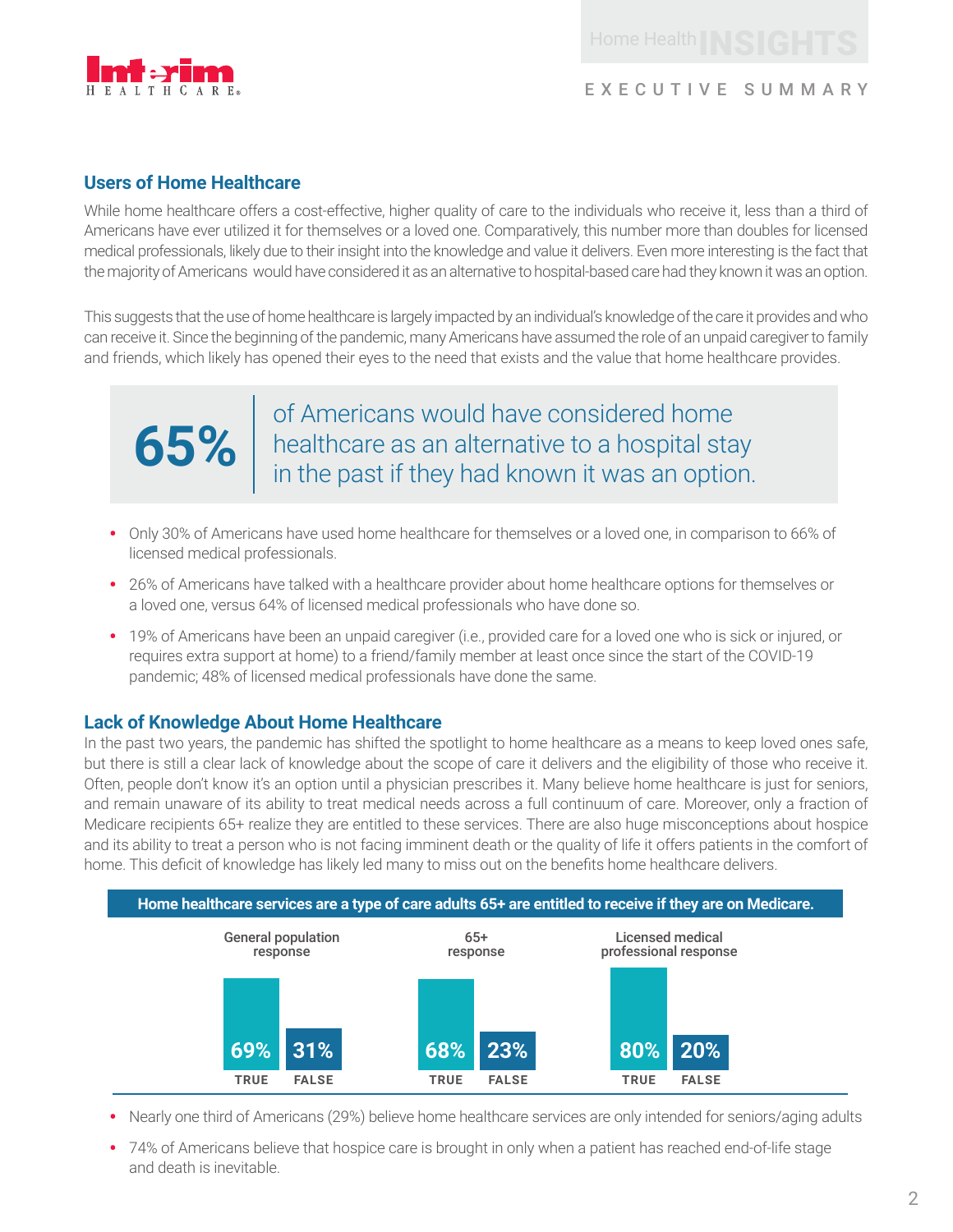

#### **Disconnects About Home Healthcare for Specific Health Conditions**

While home healthcare is often associated with senior care, it extends to so many other facets of care—from care for acute illnesses like COVID-19 to complex, medical care for children to specialized care for chronic diseases, dementia and hospice. In fact, nearly all of the technology and clinical excellence of the hospital is available at home, offering individuals one-on-one, quality care in the place they want to be. And, it is achieving remarkable results. In a study of 1,400 COVID-19 patients discharged from a hospital to home health services, 94 percent had significant improvements in symptom burden and outcomes.<sup>1</sup> Moreover, home healthcare is lowering readmission rates through patient education, early detection of issues and ensuring care plans are followed. The expertise it delivers to the full continuum of care is unrivaled—yet many just don't know.



of Americans believe home healthcare can provide care for acute illness like COVID-19, flu and pneumonia.

- More than 1 in 4 Americans (28%) are not aware that home healthcare is an option for caring for those with various chronic health conditions.
- Many Americans don't know that home healthcare is an option for the medically complex, such as those with ALS or spinal cord injuries (62% each).
- Only 44% of Americans, and 45% of licensed medical professionals, believe care for those with long-term pediatric care needs can be provided through home healthcare.

#### **The Increasing Value of Home Healthcare**

Study findings reveal the majority of seniors believe home healthcare would allow them to live a higher quality of life. This is a key factor in the decision-making process for where care is delivered. The pandemic has solidified this belief even further, enabling seniors to stay safe at home, where family and friends can visit and care is personalized. In choosing a home health provider, there is a definite preference for companies that provide the full continuum of care, which allows care to be adapted to an individual's changing health needs. As the need for home-based care grows, the majority of licensed medical professionals say they consider it as an option for patient care and recovery—especially those age 65 and older.

**79%** of seniors ages 65+ say their quality of life would be significantly better if they could receive healthcare at home as opposed to at a hospital or nursing facility if they needed it.

- 90% of licensed medical professionals say they always consider home healthcare services as an option for their patients' care or recovery.
- <sup>82</sup>% of Americans say if they needed medical and non-medical support services at home, they would prefer to receive services from a single company equipped to provide both versus multiple companies.